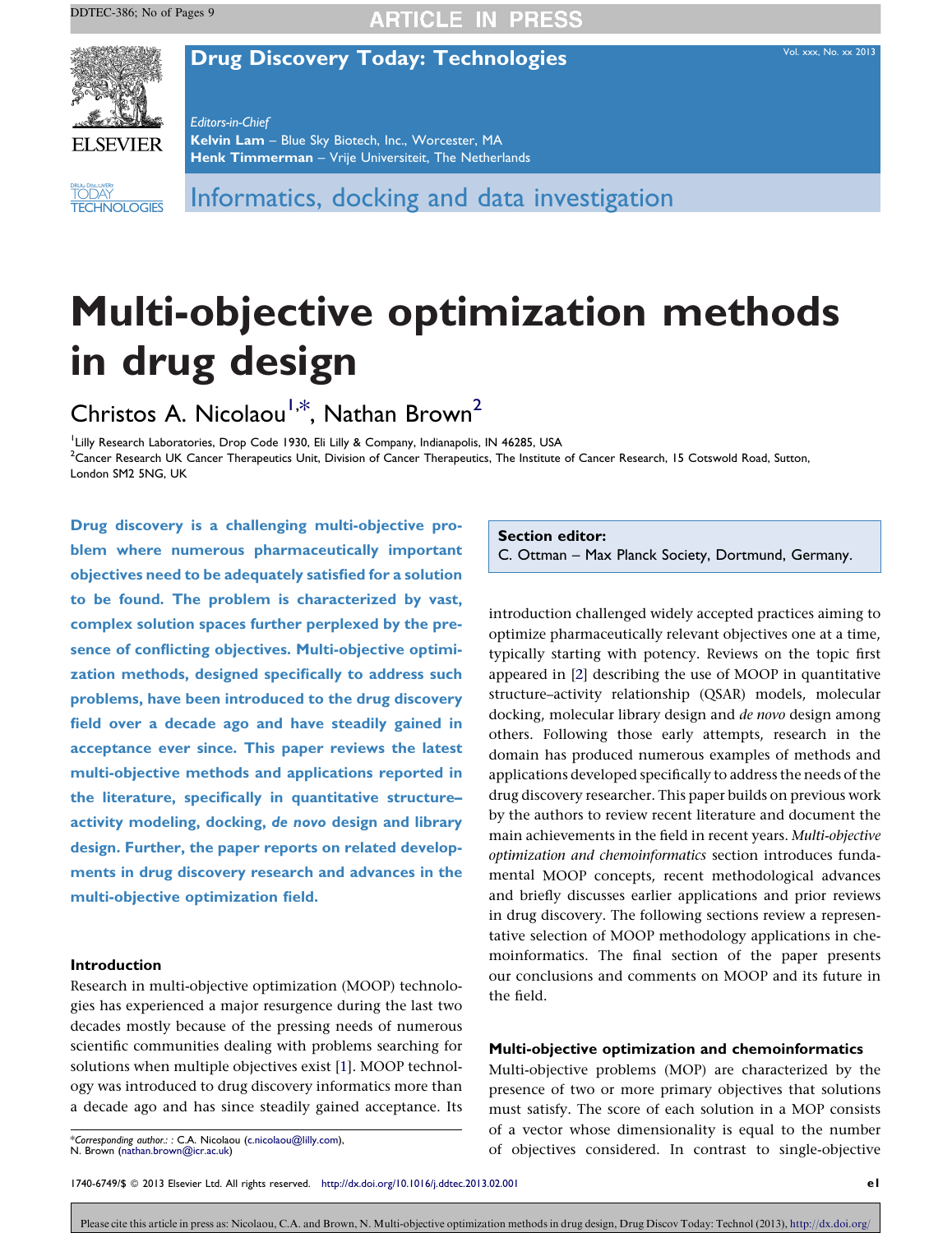# **RTICLE IN PRESS**

#### Drug Discovery Today: Technologies | Informatics, docking and data investigation Vol. xxx, No. xx 2013



problems, where ranking candidate solutions is trivial (i.e. simple sort on the scalar objective value), ranking the candidates in a MOP is more challenging because of conflicting objective values. MOPs have multiple equivalent solutions, the so-called Pareto or non-dominated solutions, which represent different compromises of the various objectives (see Fig. 1). Pareto-ranking is the process of determining the rank of each solution through identifying the number of other solutions that dominate it, that is, the number of solutions that have better scores in all objectives considered. Pareto solutions have rank 0; all other solutions are given as rank the number of other solutions that dominate them in all objectives.

Traditionally, MOPs have been simplified by considering only one of the present objectives, typically, the one considered most important such as potency for drug discovery problems. This led to longer optimization cycles that attempted to address each objective sequentially often realizing that decisions taken earlier produced solutions that failed to meet the criteria imposed later and therefore required revisiting [\[3](#page-8-0)]. This realization led to the design of optimization techniques specifically developed to address MOPs by addressing all of the objectives simultaneously, the so-called multi-objective optimization methods (MOOP). In drug discovery, candidate molecules are modeled in multiple objectives and novel chemical entities subsequently prioritized for synthesis (Fig. 2).

Initially, the MOOP method of choice was to combine all objectives into one, for example, by a weighted sum approach, and transform the problem to a single objective one [[2](#page-8-0)]. This aggregation approach enables the use of existing optimization techniques designed to address single objective



problems at the expense of producing a single solution of the Pareto set which may or may not be appropriate for all objectives. More recent implementations of this approach use desirability functions to define a candidate solution desirability index based on the individual objective scores and, thus, reduce the complexity of the problem [\[4](#page-8-0)]. Paretobased methods where the aim is to obtain the set of solutions on the trade-off surface between all objectives in a single run have also been introduced. The benefit of these methods is found in improved overall efficiency and in avoiding local minima related to each objective [\[2](#page-8-0)]. The challenge they face is the identification of a set of solutions effectively representing the true Pareto set. Interactive methods represent an alternative approach that requires user intervention during the optimization process. In effect, these methods use expert users in the place of the ranking and selection mechanisms used by fully automated techniques.

The presence of numerous objectives typically results in large complex solution spaces for MOPs. Consequently, most optimization methods used in MOP research resort to (meta-)heuristics that can provide a sufficiently good solution set in a reasonable amount of time. Most commonly, iterative, population-based approaches are used, for example, Evolutionary Algorithms (EA) [\[1](#page-8-0)].

Early implementations of Pareto-based methods were simple extensions of single objective optimization techniques complemented with Pareto-ranking. For example, in EAs, where solutions are identified through an iterative process combining individual fitness assessment, selection and reproduction, multiple objectives were handled by the addition of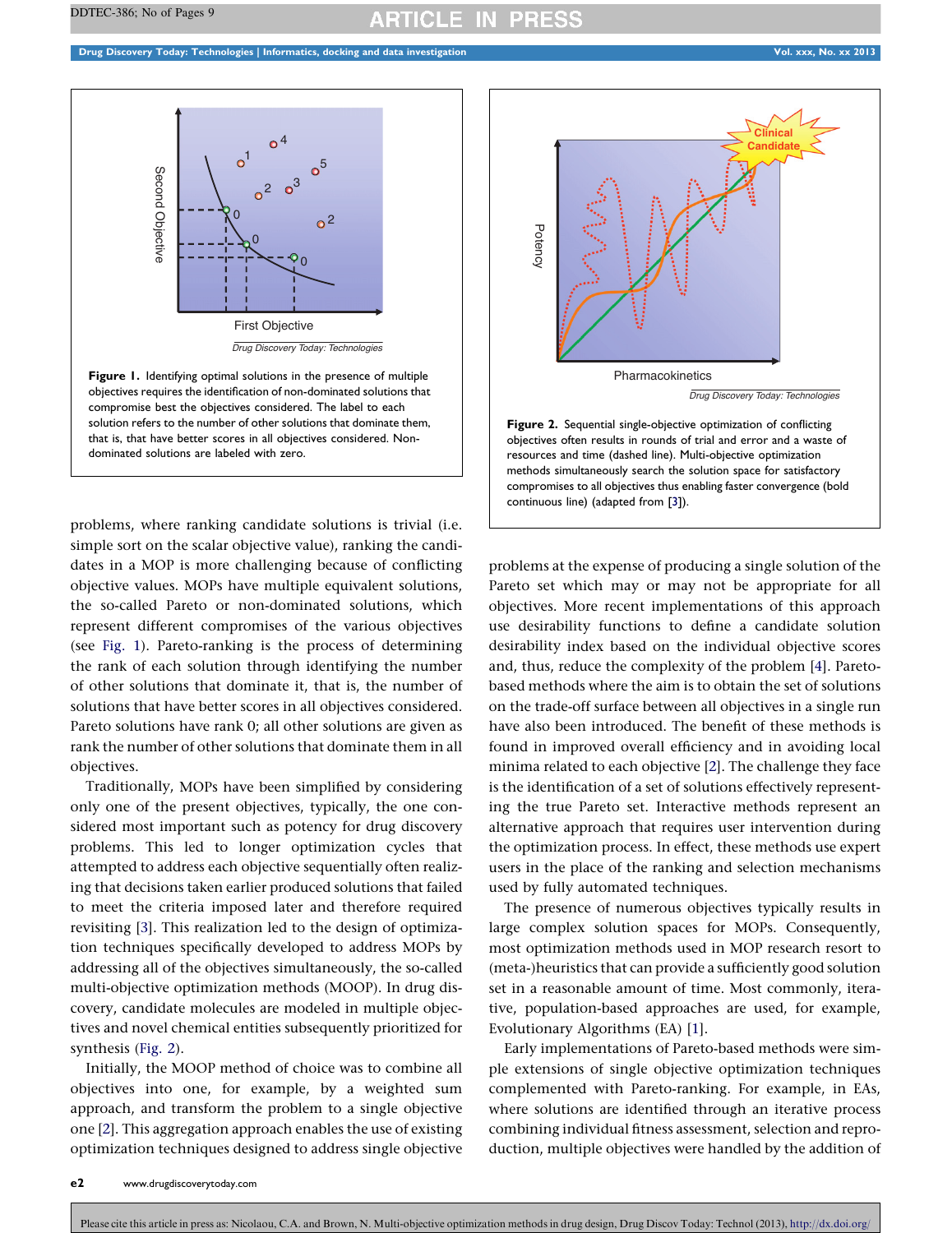# **ARTICLE IN PRESS**



Figure 3. Solution diversity in decision and objective spaces: Solutions (represented by circles) of a multi-objective problem are mapped from decision space to objective space through objective functions. Proximity of solutions in objective space is not related to solution similarity in the decision space and vice versa.

a Pareto-ranking step. Intense research efforts have since led to several improvements. Secondary populations known as Pareto-archives, have been introduced in an effort to ensure that no non-dominated solution is lost during the optimization process [[5\]](#page-8-0). Niching techniques aiming at the preservation of solution diversity in objective space have also been widely used [[6\]](#page-8-0). More recently, the issue of population diversity in

parameter space has been gaining attention because several scientific domains, including drug discovery, are interested in producing solutions that differ [\[7\]](#page-8-0) (Fig. 3).

In the field of chemoinformatics MOOP techniques were adopted early on because of the requirements of drug discovery. Drugs are essentially molecules with a pharmacological profile that compromises numerous relevant objectives including potency, selectivity, pharmacokinetics and toxicity [[8\]](#page-8-0). In line with the evolution of the field the first applications used composite MOOP methods and, soon after, Pareto-based methods using algorithms developed for other fields. Since then several applications spanning nearly all domains of computational chemistry and chemoinformatics have been reported that feature more advanced methods, often custom designed to drug discovery process requirements. A detailed overview of recent MOOP technology applications in this field is presented below with some emphasis placed on Pareto-based methods. A review on earlier MOOP applications in the field can be found by the same authors in [\[2](#page-8-0)] and also in [[9\]](#page-8-0) among others. Table 1 summarizes selected, representative applications.

#### Quantitative structure–activity relationships

Since first proposed in the 1960s, Quantitative Structure– Activity Relationship (QSAR) models have gained widespread

| <b>Reference</b>                              | MO type                         | Search method                                | <b>Remarks/objectives</b>                                                            |
|-----------------------------------------------|---------------------------------|----------------------------------------------|--------------------------------------------------------------------------------------|
| Quantitative structure-activity relationships |                                 |                                              |                                                                                      |
| Nicolotti et al. (2009)                       | Pareto-based                    | Evolutionary (genetic) algorithm             | Selection of docking poses for<br>3D OSAR model construction                         |
| MO-QSPR: Manoharan et al. (2010)              | Desirability,<br>aggregative    | Expert-driven search, desirability plot      | <b>OSAR and OSSR models</b>                                                          |
| Soto et al. (2009)                            | Pareto-based<br>and aggregative | Evolutionary (genetic) algorithm             | Feature selection for QSAR<br>model construction                                     |
| Hii et al. (2011)                             | Pareto-based                    | Evolutionary (genetic) programming           | In silico toxicity prediction;<br>'goodness-of-fit', model complexity                |
| MTAR: Bajorath et al. (2012)                  | Visualization                   | Interactive, expert-driven visual inspection | Multiple target activity                                                             |
| DAD/TAD: Medina-Franco et al. (2011)          | Visualization                   | Interactive, expert-driven visual inspection | Two or three target activities                                                       |
| <b>Docking</b>                                |                                 |                                              |                                                                                      |
| Mardikian et al. (2007)                       | Pareto-based                    | Evolutionary (genetic) algorithm             | Protein-ligand bonding;<br>van der Waals interactions                                |
| Boisson et al. (2008)                         | Pareto-based                    | Evolutionary (genetic) algorithm             | Energy, surface                                                                      |
| MOSFOM: Li et al. (2009)                      | Pareto-based                    | Evolutionary (genetic) algorithm             | Energy, contact                                                                      |
| De novo design and inverse QSAR               |                                 |                                              |                                                                                      |
| MEGA: Nicolaou et al. (2009)                  | Pareto-based                    | Evolutionary (genetic) algorithm             | Ligand and target based objectives                                                   |
| PLD: Ekins et al. (2010)                      | Pareto-based                    | Evolutionary (genetic) algorithm             | Predicted activity, ADME related properties                                          |
| Molecule Commander:                           | Desirability and                | Evolutionary (genetic) algorithms            | High predicted affinity, pharmacophore                                               |
| van der Horst et al. (2012)                   | Pareto-based                    |                                              | model, predictive models                                                             |
| MOLig: Sengupta et al. (2012)                 | Pareto-based                    | Simulated annealing                          | Internal energy, target interaction,<br>similarity to scaffold, oral bioavailability |
| Library design                                |                                 |                                              |                                                                                      |
| Sharma et al. (2011)                          | Weighted-sum,                   | Deterministic annealing                      | Diversity, representativeness                                                        |
|                                               | aggregative                     |                                              | of compounds                                                                         |
| MEGALib: Nicolaou et al. (2011)               | Pareto-based                    | Evolutionary (genetic) algorithm             | Selectivity between related targets                                                  |

www.drugdiscoverytoday.com e3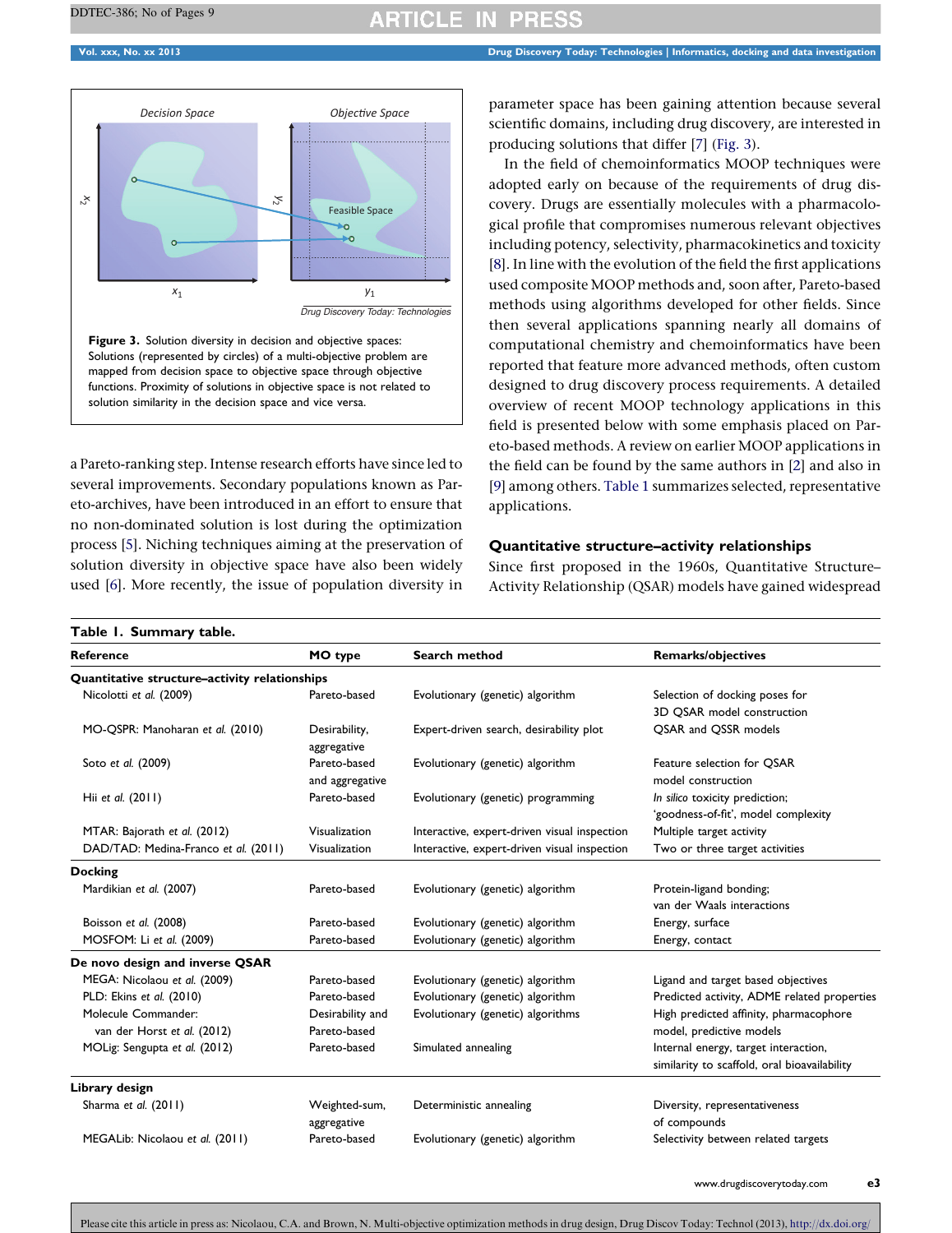## Table 1 (Continued )

| Reference                         | MO type                      | Search method                    | <b>Remarks/objectives</b>                           |
|-----------------------------------|------------------------------|----------------------------------|-----------------------------------------------------|
| Venhorst et al. (2010)            | Pareto-based                 | Evolutionary (genetic) algorithm | Structural diversity, chemical tractability, etc.   |
| MSDS: Meinl et al. (2011)         | Composite,<br>aggregative    | Iterative, greedy search         | Activity, representativeness of compounds           |
| CNS MPO: Wager et al. (2010)      | Desirability,<br>aggregative | Multi-parameter optimization     | Fundamental physicochemical parameters (6)          |
| MO-PSO: Namasivayam et al. (2012) | Pareto-based                 | Particle Swarm Optimization      | SAR discontinuity index; ADME-related<br>properties |

acceptance by the drug discovery community. QSAR models associate molecular descriptors to biological properties using statistical techniques and/or computational intelligence algorithms. Typically, QSAR models have been used for interpretation purposes, that is, to identify structure–activity relations in the available data. A second use has been as predictive models, that is, for the prediction of the biological property of new, untested chemical structures. MOOP techniques have been used in QSAR modeling in the past decade starting with MoQSAR which considered several conflicting objectives, including model accuracy and complexity, using a multiobjective genetic programming method and Pareto ranking [\[10\]](#page-8-0).

In [\[11](#page-8-0)] a multi-objective genetic algorithm for the selection of appropriate docking poses for building 3D QSAR models is proposed. The method optimizes two objectives, namely the correlation of docking scores to biological activity and the averaged root mean squared deviation with respect to a defined co-crystallized inhibitor. The set of equivalent QSAR models produced are subsequently clustered and a representative set is selected. The method was successfully applied to the analysis of a well-known dataset that the authors had previously examined using other approaches. The results showed that the method was very effective overall and, in particular, the generation of trade-off 3D QSAR models with good sensitivity [[11](#page-8-0)].

Manoharan et al. propose the multi-objective QSPR (MO-QSPR), which in combination with FB-QSAR, a fragment based QSAR methodology, is used for data interpretation and the design of new compounds [[12](#page-8-0)]. The method is based on the preparation of QSAR models, the calculation of individual desirability functions and their combination via geometric mean. Next, a desirability plot is used to identify the optimal value ranges of descriptors that have major influence on predicted responses and, thus, support the interpretation of the available biological data. The authors also used the results of MO-QSPR to select specific fragments with optimal descriptor values and suggest promising analog designs that compromise activity and selectivity.

MO technology has also been applied to the problem of feature selection (FS) for QSAR models in [[13\]](#page-8-0). The authors propose a two-step approach, consisting of the MO wrapper step, which performs feature searching and feature subset

evaluation, and the validation step. In the MO wrapper step, a collection of multi-objective techniques, including aggregation and Pareto-based methods are used for feature subset searching. The authors report a detailed analysis of the proposed methods and an extensive comparison with other methods reported in the literature to conclude that the utilization on MO technology in either form is advisable for the problem of FS in the QSAR field.

Hii et al. presented a multi-objective method for the in silico prediction of toxicity [\[14](#page-8-0)]. The method uses a multi-objective Genetic Programming (MOGP) implementation to maximize the 'goodness-of-fit' to data and minimize the model complexity. In particular, the method combines the multi-gene symbolic regression variation of genetic programming with a widely used MOEA. Results on a publicly available aqueous toxicity dataset demonstrate that the proposed approach generates compact QSAR models with comparable performance to models reported in the literature [\[14\]](#page-8-0).

Several visual SAR analysis applications have been developed recently, initially for the identification of 'activity cliffs' (i.e. structurally similar compounds with significantly different biological activity on a specific target) [[15](#page-8-0)], and later expanded to a higher order data structure, the so-called 'activity ridge', combining possible pairwise activity cliffs formed across subsets of structural analogs of varying potency [[16\]](#page-8-0). While the initial focus of both activity 'cliffs' and 'ridges' has been single target SAR they have been modified to accommodate multiple activities such as those resulting from polypharmacology/multi-target drug discovery projects. A successful application to the analysis of large, publically available multi-target datasets has been reported in [\[17](#page-8-0)]. Gupta-Ostermann and Bajorath [\[16\]](#page-8-0) introduced the Multi-Target Activity Ridge (MTAR) concept and applied it to the analysis of a high-dimensional kinase inhibitor data set. The authors report that the method successfully identified several MTARs in the dataset each consisting of numerous compounds with target differentiation potential. In a parallel effort, Medina-Franco et al. report on the development and application of the Dual and Triple Activity-Difference (DAD/ TAD) maps that approach the activity landscape generation problem by first representing pairwise activity differences for all compounds in a data set and then overlaying structure similarity information [\[18\]](#page-8-0). The authors have applied this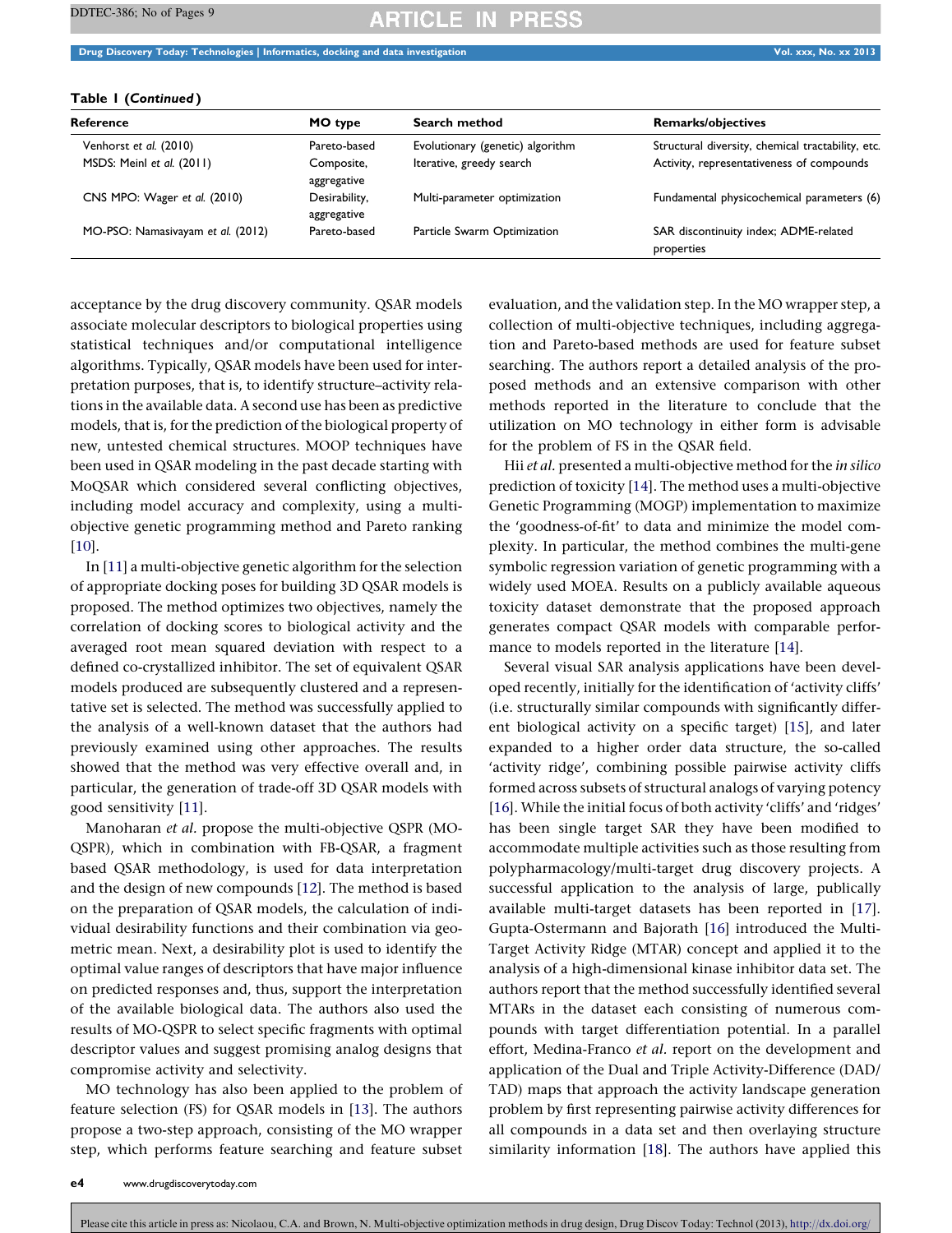technique for the characterization of the multi-target SAR of 299 diverse compounds on three monoamine transporters.

As evident by the numerous methods described above, the need for consideration of multiple objectives in QSAR has clearly been realized. MO techniques are used to select features in an effort to use the best possible subset of descriptors, and, to develop models compromising multiple objectives. Custom MO techniques are also developed to enable visual SAR analysis of multi-target datasets. The advent of polypharmacology and multi-target drug discovery seems to be further contributing to the application of MO technology in QSAR, a trend that can only increase given recent developments in the field [[19](#page-8-0)].

#### Docking

Given a protein structure of interest it is possible to predict potential binding modes of small molecules for which the binding modes are unknown. The optimization process explores the translation and rotation of ligand conformations in addition to the potential conformers that the ligand may adopt in three-dimensional (3D) space. The search space of possible solutions is vast and the methods by which the poses are scored are important to effectively search that space and appropriately rank the results. MOOP approaches are applied to the scoring and ranking of each of the potential docking poses. The benefit of applying MOOP is to reach a family of global optima more rapidly and with results that more appropriately consider the parameters that are important for scoring binding modes.

Each docking pose may be scored using a multitude of parameters. Indeed, many of the commonly applied scoring functions are combinations of parameters oftentimes weighted according to empirical scores of significance. The original scoring function in GOLD (Genetic Optimization for Ligand Docking), GoldScore, includes several terms, including: van der Waals (vdW) interaction between the protein and ligand atoms; the internal energy of the ligand (vdW and torsion, with internal H-bonding if required) and the H-bond interaction energy between the protein and the ligand, giving:

 $GoldScore = [protein-ligand H-bond] + (1.375$  $\times$  [protein-ligand vdW]) + [ligand internal]

However, these consider each of the terms as a combined function, for which the limitations have been covered already.

The non-dominated sorting genetic algorithm (NSGA) was developed by Deb (2000) [\[6\]](#page-8-0) and later applied to drug discovery problems including ligand docking. NSGA-II is an approach to overcome the computational complexity of many other multi-objective algorithms that tend to  $O(MN^3)$ . There is also a recognized lack of elitism strategies

and the need to specify a sharing parameter to ensure an even distribution of equivalent solutions. Mardikian demonstrated that applying the vdW interactions and the combined electrostatic and hydrogen bonding between the protein and the ligand in a bi-objective system (S. Mardikian, PhD Thesis, The University of Sheffield, 2007). The bi-objective NSGA-II algorithm applied in this study re-capitulated experimental crystallography in several test cases of varying difficulty. The work found that consideration of the docking results could assist in understanding how the terms can affect docking success. The key finding was the interpretation of which parameters are most significant in docking for different systems thereby permitting the optimization of the docking methodology in the diagnostic mode that could then be used to apply term weightings to be used in the prognostic mode.

The work of Boisson et al. [\[20\]](#page-8-0) again apply a bi-objective scoring function in a genetic algorithm for ligand docking, this time using terms for energy and surface. This work uses the NSGA-II algorithm as before, but also considers the Indicator-Based Evolutionary Algorithm (IBEA) [\[21](#page-8-0)]. IBEA was found to out-perform NSGA-II in this application, which confirms results from other applications of IBEA in the literature.

More recently, Li et al. [\[22](#page-8-0)] reported a multi-objective docking algorithm, Multi-Objective Scoring Function Optimization Methodology (MOSFOM), combining two scores: energy and contact from the DOCK program [\[23\]](#page-8-0). The method uses Pareto ranking and is demonstrated to out-perform single scoring functions, particularly in the enrichment of actives in the top 2% of recalled compounds.

The development of appropriate scoring functions for small molecule docking challenges remains an active area of research. Several approaches have investigated multiobjective scoring functions. Through the optimization of families of solutions that populate the trade-off surface in solution space, it is possible to more appropriately select optimal solutions. Multi-objective methods obviate the need for weightings in the functions that, because they are derived empirically, are not appropriate for all model cases. It can only be expected that multi-objective scoring functions will be the focus of continued interest in ligand docking to further improve docking performance.

#### De novo design

De novo design is an effort to design chemical compounds using knowledge on the pharmaceutical target site or its available ligands [\[2](#page-8-0)]. To design products that are truly of interest to the drug discovery researcher several additional, pharmaceutically important objectives should be taken into account, including selectivity to the specific target, pharmacokinetic properties, synthetic accessibility, etc. Following the introduction of MOOP technology in [\[24\]](#page-8-0) several new methods have appeared in the literature.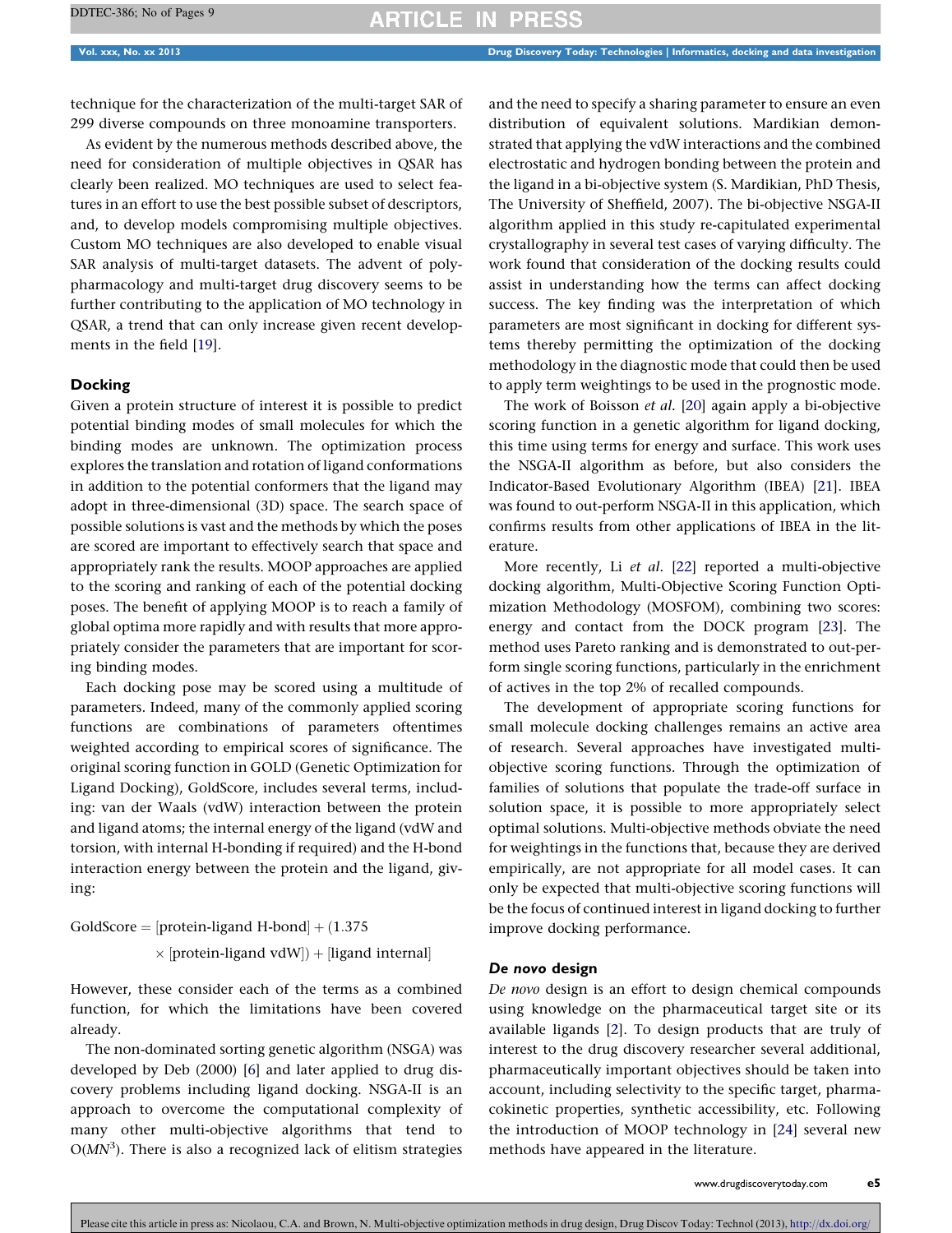Nicolaou et al. described MEGA (Multi-objective Evolutionary Graph Algorithm), a method which combines evolutionary algorithms with local search techniques [[7](#page-8-0)]. MEGA initially applies all available objectives on an initial set of compounds to obtain a list of scores for each individual. Individual Pareto-rank and population diversity are calculated with the latter given special consideration through the implementation of a clustering process operating in parameter space, directly on the chemical structures. Parent solutions are sampled from each cluster using individual ranking thereby ensuring the selection of diverse molecules. New solutions are generated using graph-specific mutation and crossover. MEGA also introduced the use of Pareto archive to preserve all promising solutions found throughout evolution [\[5](#page-8-0)]. Experimental results on the design of selective Estrogen Receptors have shown the ability of the method to generate a diverse set of compromising solutions covering the Paretofront [[7\]](#page-8-0). Kruisselbrink et al. also addressed the issue of diversity in parameter space through the use of a crowding operator based on compound similarity measurements to evolve structurally diverse niches of molecules [[25](#page-8-0)].

A similar approach is followed by Ekins et al. who report on the development of the Pareto Ligand Designer (PLD) [[26](#page-8-0)]. The method takes as input a set of reference molecules and calculates objective values that are used for defining individual Pareto-ranks. Non-dominated solutions are identified and stored in a Pareto-archive. In a next step, the working population is evolved using an extensive set of molecular transformations and the molecules that survive a number of property filters form a new working population. The process then iterates to calculate Pareto-rank and non-dominated solutions and continues until some completion criteria are met. The authors present results from the application of PLD to optimization experiments of two, three and four objectives, while maintaining biological activity [\[26](#page-8-0)].

Recently van der Horst et al. described a MOEA method they call Molecule Commander and applied it to generate potential A1 adenosine receptor antagonists [[27](#page-8-0)]. The method used multiple objectives including a pharmacophore model and support vector machine models based on molecular fingerprints for subtypes of adenosine receptor. The objectives were grouped into logical groups by means of desirability indexes to reduce the dimensionality of the problem. Pareto ranking was used in combination with niching to select the compounds to be used as input for the next generation cycle. It is worth pointing out that the niching process used employs clustering in parameter space to ensure the selection of diverse chemical structures. Similar to the methods described above, new structures are developed using molecular perturbation techniques. Thresholds on physicochemical properties as well as chemical rules were used to as hard filters to remove compounds with an undesired profile.

In [\[28](#page-8-0)], MOLig, a method using multi-objective simulated annealing is presented. MOLig represents solutions using a tree-like structure and employs a collection of solution perturbation operators such as substitution, deletion, extension and shuffling to generate new chemical designs. In the cited example, MOLig was used to simultaneously optimize the internal energy of a candidate, its interaction energy with the given target, its chemical similarity to a reference scaffold and its oral biovailability. The authors report that the method was compared to several de novo design methods and was found to outperform them [[28\]](#page-8-0).

DND has long been criticized for generating unrealistic and unattractive chemical designs, that is, impossible to synthesize or with obvious pharmaco-chemical issues. As a response the DND community adopted MO technology early on to incorporate additional pharmaceutical objectives and, thus, produce compounds with an acceptable overall chemical profile. This trend has been steadily increasing in recent years and numerous innovative methods have been introduced with varying success. Currently, the use of MO technology and the inclusion of multiple objectives in the design process in one form or another is the norm; it is our firm belief that this will remain the case in the future with added emphasis placed on new objectives relating to synthesizability and chemical novelty.

#### Library design

Typically, molecular modelers and medicinal chemists have far more design ideas than they could possibly realize in synthesis. Historically, exploration of the virtual libraries without enumeration has essentially proceeded as a local search, making small changes. It is important to however consider the space of compounds that could be synthesized to understand what modifications may result in beneficial endpoints, such as potency, anti-targets, toxicity, solubility and many more.

Computational molecular library design (MLD) aims at designing a collection of chemical products given a starting set of chemical structures and a set of objectives reflecting the desired characteristics of the resulting library. The method has two variations. In the first, the starting set of chemical structures consists of chemical reagents and rules to guide the virtual synthesis of chemical products (see [Fig.](#page-6-0) 4). Alternatively, the initial set may consist of large libraries of real or virtual compounds. A typical goal in both cases is diversity, that is, obtaining a collection of products representative of the chemical space accessible by the input provided. Other common objectives include QSAR and QSPR models and drug likeness, often imposed to focus the resulting library to specific regions of the chemical space more relevant to the targeted drug discovery problem. A frequent problem is the possible generation of far too many virtual products that meet the imposed objectives. Sampling methods and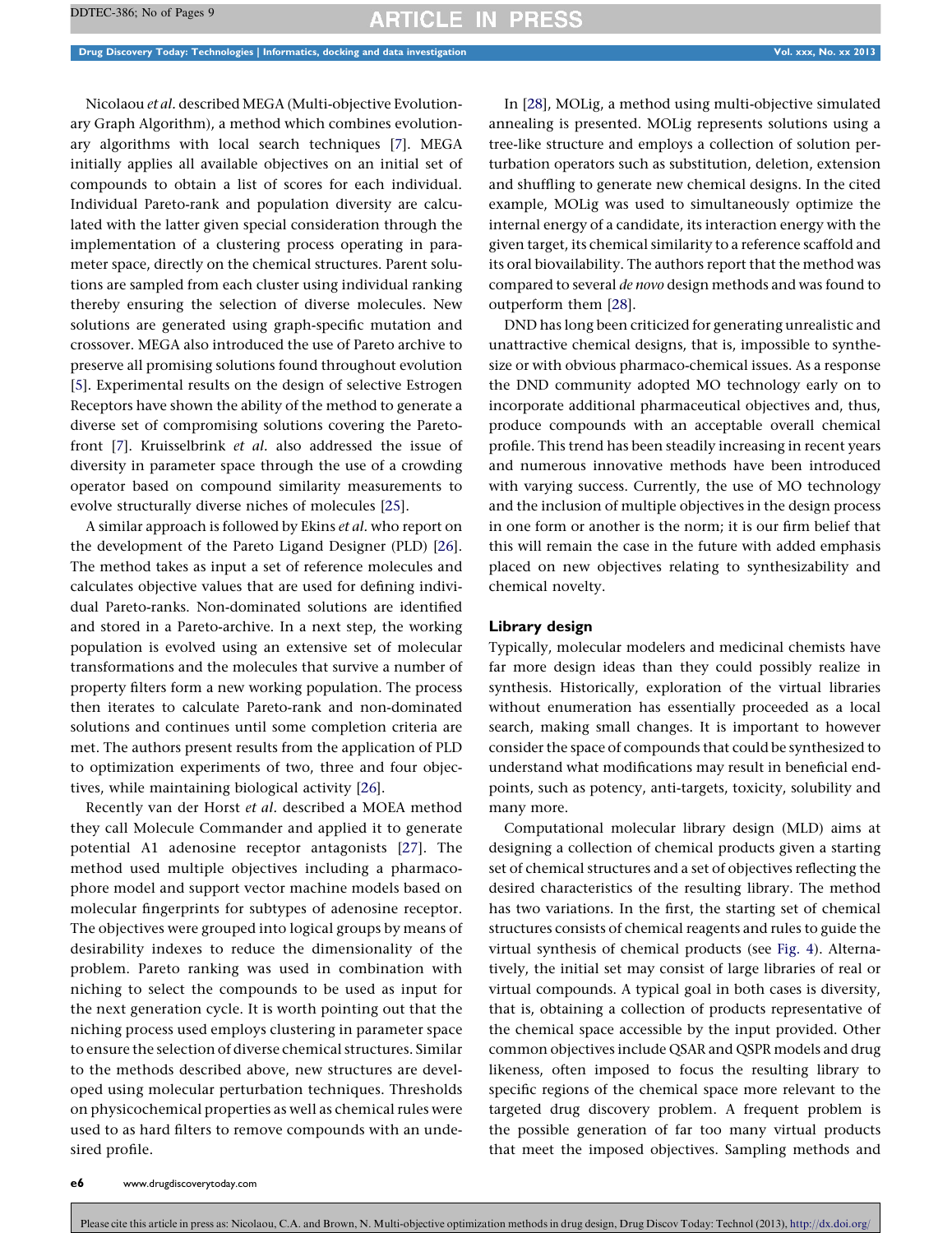<span id="page-6-0"></span>

physicochemical filters can be used to reduce the number appropriately.

Multi-objective methods are often used for library design to balance the numerous objectives with the majority of them following the weighted-sum approach [\[2\]](#page-8-0). Pareto-based methods were first introduced with MoSELECT [\[29\]](#page-8-0) which aimed to simultaneously address multiple objectives such as diversity, physicochemical properties and ease of synthesis. The method was proven effective at designing combinatorial libraries consisting of families of equivalent solutions for both diverse and focused library designs [\[29](#page-8-0)].

More recently, Sharma et al. proposed an algorithm that addresses simultaneously the two objectives of diversity and representativeness of compounds in the resulting library [[30](#page-8-0)]. The method applies a deterministic annealing algorithm to identify clusters and truncate computations over the entire dataset to computations over individual clusters. Experimental results on lead-generation design problems show significant improvement and demonstrate the efficiency of the method. The authors have also performed an extensive

analysis to quantify the trade-off between the error because of truncation and the computational effort [[30](#page-8-0)].

Nicolaou et al. presented an extension to the MEGA de novo design algorithm, termed MEGALib, custom-designed to the library design problem [\[31\]](#page-8-0). The method uses MEGA but only takes fragments as building blocks and, by default, applies a set of well defined chemical rules for molecular synthesis. The fragments used by MEGALib contain information on reaction points to facilitate virtual synthesis and may be profiled using results from previous biological screening experiments to assign weights taken into account during virtual synthesis. The authors describe an application for the design of a focused library consisting of a diverse set of compounds meeting objectives associated with selectivity.

Venhorst et al. employed multi-objective optimization in the design of a diverse, high-efficiency fragment library from existing sources [[32](#page-8-0)]. The authors generated pharmacophore models on a variety of targets and used them to select fragments from a virtual library of enumerated organic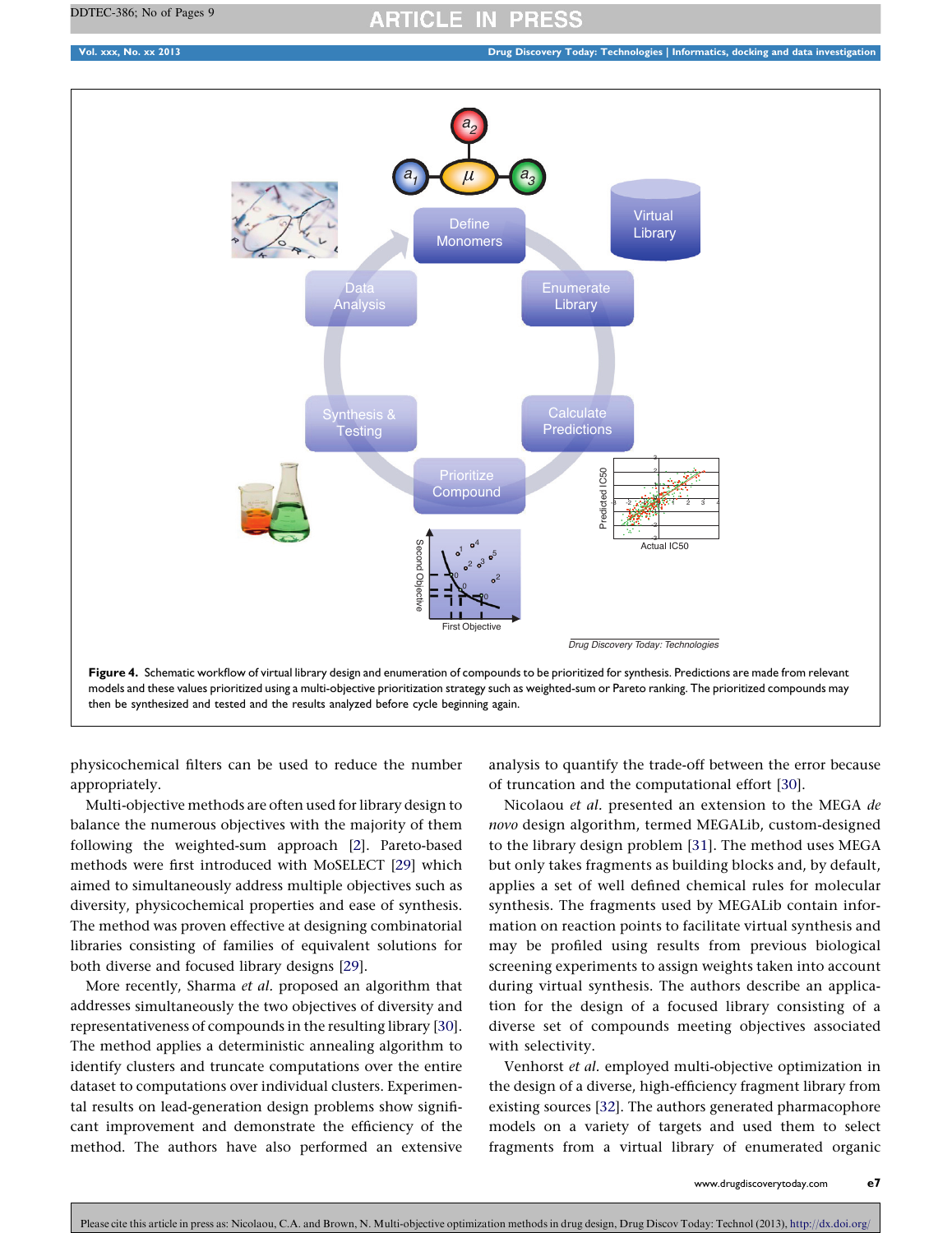molecules. Several properties of the candidate scaffolds were computed including structural diversity, chemical tractability and scaffold redundancy and Pareto-based optimization was used to select the final fragment library. The authors report usage of the library in virtual screening experiments and the identification of novel entities with high similarity to known inhibitors of the same target [\[32](#page-8-0)].

Meinl et al. present an interesting study of computational multi-objective methods that aim to select compounds from existing sources that are both diverse and, additionally, take molecular properties (e.g. activities) into account [\[33\]](#page-8-0). They propose the Maximum-Score Diversity Selection (MSDS) method which uses the 'erosion' concept to iteratively calculate a composite score for each individual molecule which, in turn, is used to determine the next selection of compounds. In the first iteration, the score simply consists of the activity of the molecules and in each of the following iterations scores of the remaining compounds are re-calculated and 'eroded' in proportion to the distance of each molecule to the ones already selected. The authors compare MSDS with implementations of various methods proposed in the literature, including a Pareto-based MOEA, on bi-objective problems. Their conclusions indicate that the proposed method is computationally far more efficient but at the same time produces comparable results to the MOEA.

Wager et al. present a new multi-parameter optimization (MPO) method which uses six fundamental physicochemical parameters to aid in the design of libraries for central nervous system (CNS) research [\[34\]](#page-8-0). The method, termed CNS MPO, constructs a desirability score for each of the six properties and a composite desirability score using summation. Desirability score ranges of optimal, less optimal, and undesirable values for CNS agents are defined for each property based on expert chemist input and validated on known CNS agents. CNS MPO attempts to balance the properties considered and account for the comprehensive profile of a compound. The authors report on tests that indicate that the method may be used as a design tool to identify compounds with a higher probability of success [\[34\]](#page-8-0).

Recently, Namasivayam and Bajorath described the application of a multi-objective Particle Swarm Optimization (MO-PSO) method to identify compound subsets from a larger set meeting several criteria [\[35\]](#page-8-0). The method combined PSO, a population-based EA that mimics the movement of birds in a flock [[36](#page-8-0)], with Pareto ranking to optimize the selection of compound subsets. The objective functions used include a SAR discontinuity index derived from known activity values of the dataset under investigation and functions based on ADME-related molecular properties. Experiments on 10 datasets with varying SAR information content demonstrated that compound subsets with desired SAR and property distributions subsets can be extracted using the proposed

method, provided that such compounds exist in the original dataset [\[35](#page-8-0)].

Library design has probably experienced the larger penetration of MO technology in recent years with an increasing number of publications describing MLD applications taking into account multiple objectives. As the body of pharmaceutical knowledge has increased to include multiple target activities for specific compound sets and numerous predictive ADME models, MLD methods have evolved accordingly. This evolution will surely continue as ongoing developments will only make available more pharmaceutical data and computational models that can improve the quality of molecular libraries if properly used.

#### **Conclusions**

Drug discovery is inherently a multi-objective problem although, in previous years, it has been addressed in a sequential one-objective-at-a-time manner both experimentally and in silico. Recognition of this attribute, supported by technological advances in recent years, has caused a paradigm shift to commonly consider multiple pharmaceutical endpoints in parallel from the beginning of pharmaceutical projects. Nowadays, MOOP methodologies are frequently used [[8,9,26](#page-8-0)] and whole projects aiming for a new type of drugs, those with a designed polypharmacology profile are initiated [[19,37\]](#page-8-0).

In our previous review over five years ago we stated in our conclusions that 'we anticipate that in the near future the pace of MOOP methodology adoption will increase considerably, and that standard chemoinformatics techniques will regularly be applied with the simultaneous optimization of multiple properties of interest to the discovery of new drugs' [[2\]](#page-8-0). Clearly, the drug discovery community is still experimenting with the technology and more custom methods and applications need to be developed. However, major advancements have already been made and the methodology has proven its usefulness to a significant portion of researchers in the field. At an institutional level, a paradigm shift is already ongoing leading to a new, multi-objective optimization approach as indicated by the multi-target drug discovery initiative. The development of new tools to assist molecular modelers and medicinal chemists select their most appropriate candidates for synthesis has also begun and can only be of assistance to these scientists in understanding more fully the trade-off surfaces that are being explored in their design ideas.

We firmly believe that this path forward will continue in the coming years and that additional achievements, especially in newer more challenging drug discovery fields, will continue to be reported.

### Conflict of interest

The authors have no conflict of interest to declare.